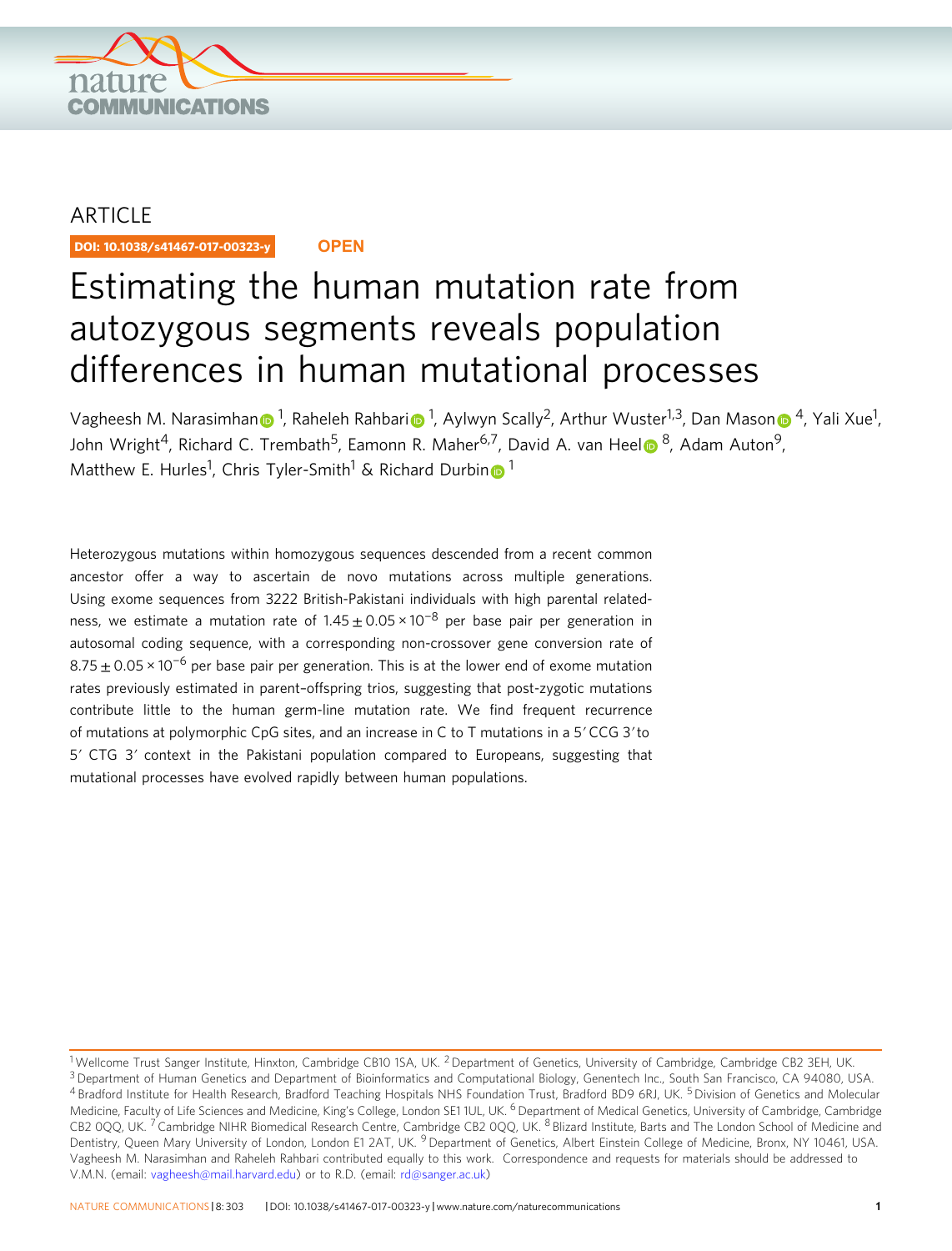In recent years, several approaches have been taken to estimating the human mutation rate, yielding results that differ substantially. These approaches can be grouped into three main categories: direct observation of mutat n recent years, several approaches have been taken to estimating the human mutation rate, yielding results that differ substantially. These approaches can be grouped into day parent–offspring comparisons (the direct rate), calibrating genetic divergence against fossil evidence for a past separation time (the phylogenetic rate)<sup>[1](#page-5-0)</sup>, or, more recently, populationgenetic approaches that effectively estimate the ratio of the mutation rate to the recombination rate<sup>2, [3](#page-5-0)</sup>. For a genome-wide average mutation rate, the direct approaches have consistently estimated a rate of  $1-1.25 \times 10^{-8}$  per base pair (bp) per generation, significantly lower than phylogenetic estimates, which suggest around  $\sim 2 \times 10^{-8}$  $\sim 2 \times 10^{-8}$  $\sim 2 \times 10^{-8}$  per bp per generation<sup>1</sup> or estimates from population-genetic methods which suggest  $1.6-1.7 \times 10^{-8}$  per bp per generation. Measurements of the mutation rate in coding sequence, obtained via the direct method applied to exome sequences of trios, are widely scattered but typically higher than the genome-wide rate at around  $1.25-2.1 \times 10^{-8}$  per bp per generation<sup>[4](#page-5-0)</sup>; the increase over genome-wide rates is usually attributed to differences in base composition giving higher frequencies of CpG dinucleotides, which are more mutable.

Many explanations have been suggested for why these estimates differ from each other<sup>[4,](#page-5-0) 5</sup>. Possible shortcomings include: (a) small sample sizes, both in terms of the number of individuals the estimate is obtained from as well as the number of true de novo mutations (DNMs) detected; (b) inaccurate characterization of the false negative (FN) or false positive (FP) rates, perhaps because of comparisons of sequencing data with different properties from different individuals; (c) consideration only of mutations occurring in a single generation, leading to incomplete ascertainment of post-zygotic mutations in parents or offspring[6](#page-5-0); (d) incomplete allowance for the correlation with paternal age; (e) the inclusion of diseased individuals who might have a higher rate of DNMs; or (f) failure to account for gene conversion events.

To address these shortcomings, and to obtain an estimate which, like population-genetic approaches, averages over multiple generations and many mutational events, we adopted an approach based on observing heterozygous genotypes within sequence intervals inherited identical-by-descent (IBD) from a recent common ancestor (autozygous segments). Here we use exome sequences from healthy individuals with closely related parents, typically with  $\sim$  5% of their genome autozygous in long (>10 Mb) segments. Heterozygote sites within autozygous segments can arise from DNMs in the generations since the common ancestor, or from gene conversions in the same period that led to the transfer of existing variants into one or the other IBD lineage, or from sequencing errors. We estimate the contribution of all three of these sources. Essentially the same approach was used previously on a small scale in a study of five individuals from the Hutterite cohort, and gave a genome-wide mutation rate estimate of  $1.1 \times 10^{-8}$  per bp per generation<sup>7</sup>. The Palamara et al. $3$  population-genetic method takes a similar approach, but makes a statistical estimate of the number of generations back to the most recent common ancestor in haplotype matches across individuals. In this study, we also compare our multi-generational estimate from autozygous segments with other previous estimates to understand the contribution of post-zygotic mutations to the overall human mutation rate. Additionally, as our estimate is one of the few data sets of DNMs obtained in a non-European population we examine differences in context-specific mutational spectra between human populations.

### **Results**

Data set of 3222 exomes of high parental relatedness. We analyzed exome sequences obtained from DNA from whole blood and sequenced to mean depth 27× from 3222 individuals of British Pakistani ethnicity<sup>8</sup>. The mean maternal and paternal age of the sampled individuals was 27.6 and 30.3 years respectively, a little below UK averages of 29 and 32 years respectively. These individuals are from communities with frequent first, second, and third cousin marriages, in a clan or "Biraderi" structure<sup>[9](#page-5-0)</sup>. This level of relatedness allows us to examine DNMs accumulated across 6–10 meioses (Fig. 1). We restricted our analysis to autosomal single-nucleotide substitutions with the same genotype call from both samtools $10$  and Genome Analysis Toolkit  $(GATK)^{11}$  when calling across all samples.

Estimating the mutation rate from autozygous segments. To calculate the mutation rate, we first obtained L, the total length of the genome in which we counted heterozygous mutations. Previous work on this data set $8$  showed that the locations of



Fig. 1 Study design: strategy to estimate the mutation rate. Bottom left: regions of the genome in an individual with first cousin parents are autozygous due to being inherited by two routes from a common founding chromosome. The X marks represent a DNM transmitted along the pedigree to the sequenced individual. Top: most sites in autozygous regions are homozygous, except for recent mutations, gene conversions and sequencing errors. Bottom right: the estimate  $\hat{\mu}$  depends on three factors: N, L and M, as described in the text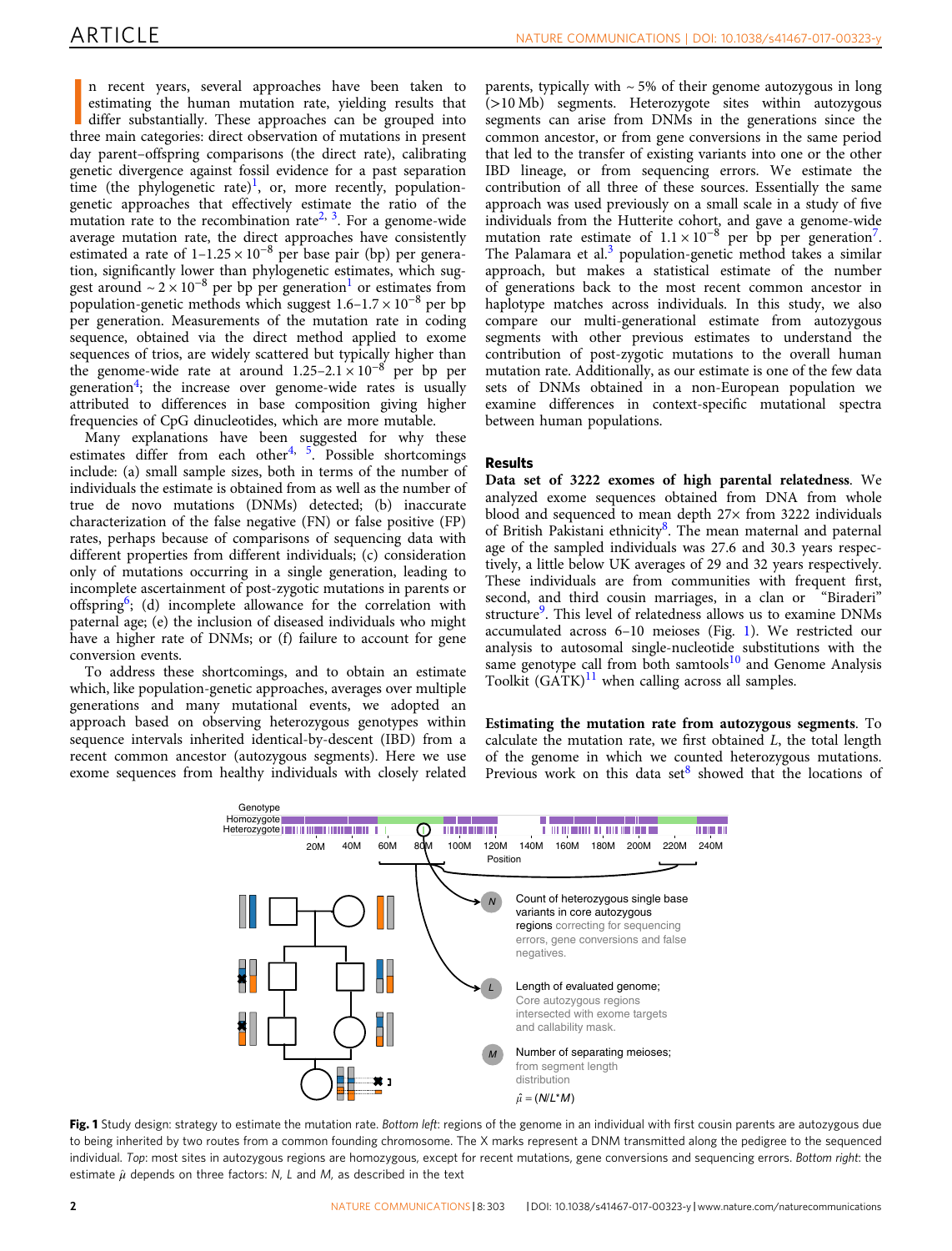

Fig. 2 MAF-threshold regression to simultaneously obtain mutation rate and gene conversion rate. The mutation rate, is calculated by obtaining values of  $N_f$  at different thresholds of minor allele frequency. The intercept on the y axis of the regression provides an estimate of the mutation rate that is corrected for gene conversion and the slope is used to calculate the estimate of the gene conversion rate

autozygous segments across individuals are randomly distributed with a mean of 210 individuals autozygous at each site. To enrich for segments that truly result from IBD we only consider segments that are at least 10 Mb long, as these arise in fewer than 8% of chromosome pairs that are separated by more than 10 meioses (Supplementary Fig. 1). To avoid calling mutations in segments adjacent to an autozygous stretch with a higher time to most recent common ancestor, we ignored the last 2 Mb at each end of the segment, having shown that truncating by more than this did not affect our estimate (Supplementary Fig. 2). We then took the intersection of the final set of autozygous core segments with the Illumina V5 exome bait regions and the 1000 Genomes Project accessibility mask<sup>[12](#page-5-0)</sup> to yield a total evaluated length of  $9.46 \times 10^9$  bp of DNA within the protein-coding regions of the genome.

Next, we estimated N, the number of heterozygous genotype calls within the autozygous sections, accounting for the FP and FN rates of the sequencing data. To estimate the FN rate, we simulated mutations by selecting a set of 10,000 random sites and switching the base in reads mapping there to an alternate base with probability 0.5. Then we remapped the modified reads, and measured the fraction of such simulated mutations that we could recall using our standard calling pipeline. To estimate the FP rate, we resequenced 176 individuals from whole blood taken at least 9 months apart using the same library preparation, sequencing protocol, and calling pipeline. We then modeled the replication rate of heterozygous mutations found in one sample and its duplicate, using a probabilistic framework that jointly accounts for both the FP and FN rates, as well as the allele frequency information of the site (Methods). For singletons (mutations seen just once in our samples) these approaches yielded a set of  $N_0 = 1152$  heterozygous mutations with a FN rate of 17% and a FP rate of 1%. For mutations seen at allele frequencies above 10% (644 or more copies in 3222 samples) the estimated FN rate is lower, at 7.9%, since we used a multi-sample variant calling method (Methods, Supplementary Table 3).

Then, we determined M, the number of meioses leading to the most recent common ancestor, for each autozygous segment. We did this per individual, based on the autozygous segment length distribution in that individual. We used a supervised learning approach that assigns the observed segment length distribution to an expected number of separating meioses, based on simulating recombinations in pedigrees with different degrees of relationship, according to the fine-scale recombination map. This yielded a weighted mean number of meioses across our entire data set of 6.63 (Methods). The inferred number of meioses per individual was in good agreement with the degree of relatedness from self-stated records for the approximately one third of our samples where this information was available (Supplementary Table 1).

MAF-threshold regression to obtain the gene conversion rate. Finally, we obtained mutation rate estimates in two different ways. First, we used the count of singleton heterozygotes  $N_0$ to obtain the value  $1.51 \times 10^{-8} \pm 0.05$  per bp per generation  $(=N<sub>0</sub>/LM)$ . Then we calculated a second value that was corrected for gene conversion by examining segregating variation in our data set. Here, we adopted an approach called minor allele frequency (MAF)-threshold regression<sup>3</sup>, wherein we start from counts of  $N_f$ , the number of candidate heterozygous mutations in our truncated autozygous regions that have MAF less than  $f$  in the whole cohort. For  $f > 0$ ,  $N_f$  will include alleles introduced by gene conversion, which occur at a rate proportional to the allele frequency. Therefore, we can use linear regression to obtain both the gene conversion rate (as the slope) and the mutation rate (as the intercept with the  $f = 0$  axis). This approach yielded a single-nucleotide mutation rate of  $1.41 \pm 0.04 \times 10^{-8}$  per bp per generation and a non-crossover gene conversion rate of  $8.75 \pm 0.05 \times 10^{-6}$  per bp per generation (Fig. 2). This gene conversion rate estimate is a little higher than the previously reported rate of  $6 \times 10^{-6}$ per bp per generation, which was obtained for whole genomes using phased trio data $13$ . Our higher estimate for exome data may reflect higher recombination rates in coding sequence.

Post-zygotic contribution to the human mutation rate. The discrepancy between our two estimates for the mutation rate (1.51 and  $1.41 \times 10^{-8}$  per bp per generation) is not statistically significant, but it is possible that our singleton estimate may be biased slightly upwards by including some gene conversions from rare alleles, whereas the regression estimate may be biased slightly downwards by removing some recurrent mutations. Thus we suggest a rounded summary estimate of  $1.45 \times 10^{-8}$  per bp per generation. Overall, our estimates lie at the lower end of the published range for mutation rates in exome sequence, and below recent population-genetic estimates for the whole genome. More specifically, they are ∼10% lower than the mean of the exome rates tabulated in Segurel et al.<sup>4</sup>, with current generation mean paternal age also around 10% lower than that for the same set of studies. A concern for previous direct estimates based on a single generation is that post-zygotic mutations prior to separation of the germ line that lead to mosaicism could cause undercounting. However, our method covers the whole germ line life cycle in most of the generations, strongly mitigating such an effect if it exists. The fact that our estimates are not greater than previous exome estimates from trio studies, suggests that the contribution of post-zygotic mosaic-inducing mutations to the germ-line mutation rate is marginal<sup>[6](#page-5-0), 14</sup>, in contrast with evidence from mouse<sup>[15](#page-6-0)</sup> and cattle<sup>[16](#page-6-0)</sup> that show that the earliest embryonic cell divisions account for  $\sim$  25 and  $\sim$  30% respectively of all mutations, although we acknowledge that this conclusion would be weakened if the unrecorded paternal age in previous generations for our cohort was considerably lower than that in the current generation.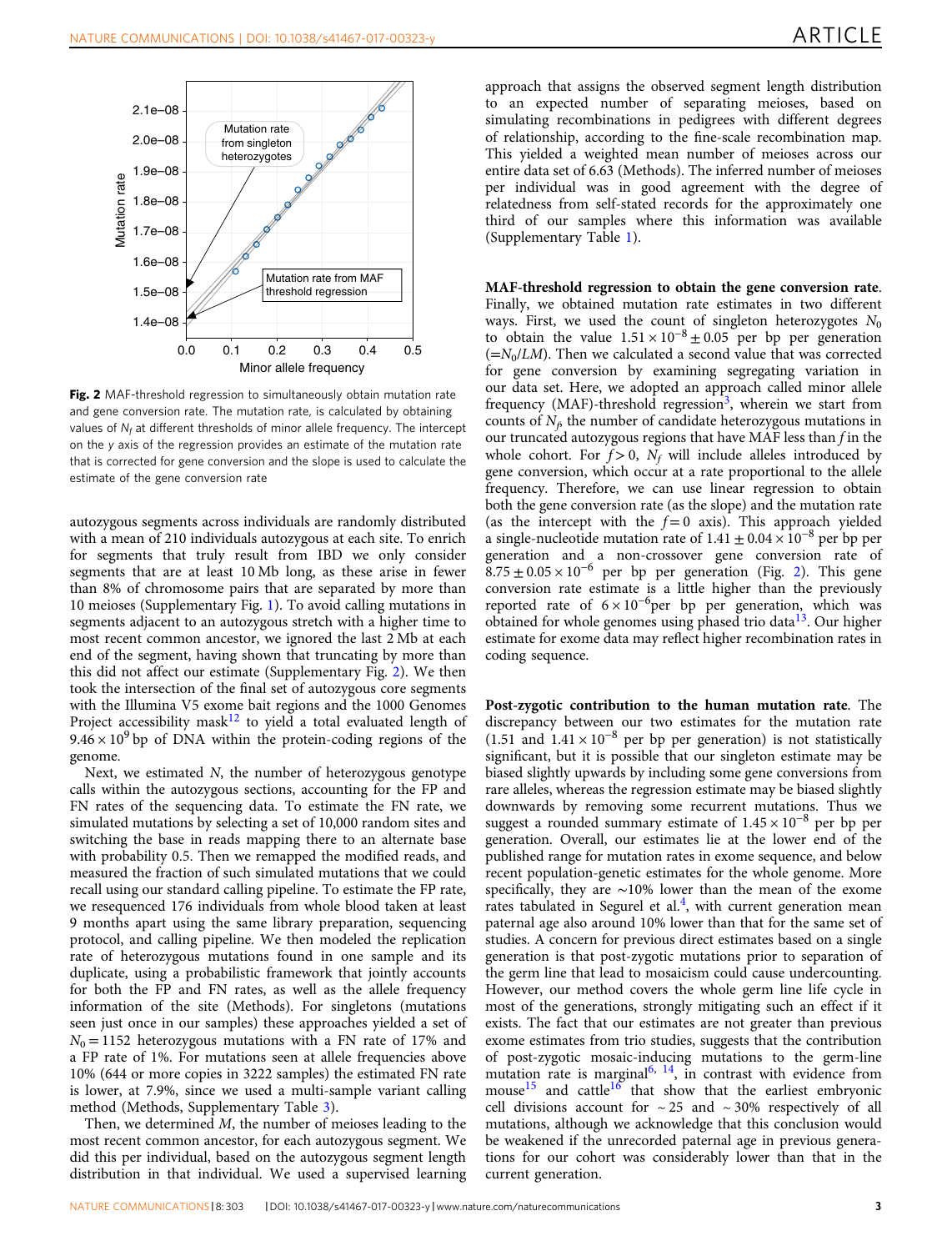<span id="page-3-0"></span>

Fig. 3 Signatures of DNMs and overlap of mutations with ExAC. a The distribution of de novo mutational signatures across all 1152 singleton candidate de novo mutations and 350 that overlap with ExAC. **b** Differences in context-specific mutation rate. y-axis: significance of the difference in proportion of 5' CCG → CTG 3' DNMs in 1152 mutations from the autozygosity data set (AZ) and 850 DNMs from the 1000 Genomes Project Complete Genomics trio data set (PJL) in comparison with 6948 mutations from the meta-analysis data set (MDNM) and variants private to Europeans in the 1000 Genomes Project (EURpriv). The combined p-value shows the result of meta-analysis of the AZ/MDNM and PJL/EURpriv comparisons. A comparison between private mutations in PJL and EUR in the 1000 Genomes Project population data set (PJLpriv) and (EURpriv), respectively is also shown. Significance of the difference in 747 DNMs from the Scottish Family Health Study (SFHS) is shown as a control; the size of the disk indicates the fold difference of the test as in the legend. c Proportion of mutations that are 5ʹ CCG → CTG 3ʹ for various whole genome data sets. The AZ data were adjusted for trinucleotide composition differences between exomes and whole genomes. PJLpriv variants show this increased context-specific mutation rate compared to both East Asians (ASNpriv) and Europeans (EURpriv) indicating that the increase is specific to Pakistanis

Recurrence of a significant fraction of DNMs. Comparing our DNMs to segregating variation seen in over 60,000 individuals from the Exome Aggregation Consortium  $(ExAC)^{17}$ , we found evidence for large-scale recurrence. Overall, 357 of 1152 (30.9%) of all our singleton DNMs were seen in ExAC, with a large proportion of these at CpG sites, the most mutable dinucleotide sites in the genome, for which ExAC is close to saturated<sup>[18](#page-6-0)</sup> (Fig. 3a).

Population differences in context specific mutation spectra. Our ascertainment of DNMs is amongst the first in non-Europeans. Previous results that examined mutations private to each population from Phase 1 of the 1000 Genomes Project (1000GP) showed elevated rates of mutation in the tri-nucleotide context 5′ TCC  $3' \rightarrow 5'$  TTC 3′ in Europeans and to a lesser extent compared to Africans and to a lesser extent also in South Asians $19-21$  $19-21$  $19-21$ . We therefore examined whether we could detect differences in mutational spectra between DNMs of South Asian and European ancestry (Supplementary Table 5). Here we compared the mutational spectra observed in our data set with

those from a meta-analysis of 6902 DNMs from whole-genome sequencing data of pedigrees of European ancestry<sup>[6](#page-5-0)</sup>. After normalizing for the difference in sequence context between the datatypes, we found a difference in the proportion of a 5' CCG  $3' \rightarrow 5'CTG$  3' mutational signature that was nominally significant in our South Asian ancestry study compared to those from the European studies (ratio 1.35,  $p = 0.0044$ ) (Fig. 3b). This replicated in a comparison of 850 genome-wide DNMs from a set of 15 trios from the Punjabi in Lahore, Pakistan (PJL) population from the 1000GP to the meta-analysis DNMs (ratio 1.42,  $p = 0.019$ ). Both sets of Pakistani-ancestry DNMs were similarly significant when compared to a different control set of variants private to Europeans in the 1000 Genomes Project data (Fig. 3b), with a combined p-value for independent comparisons of  $7.3 \times 10^{-5}$ , which is experiment-wide significant across the 96 triplet mutation contexts.

As a second line of validation, we compared mutations private to the PJL population from the 1000 Genomes Project with the set of variants private to Europeans, which was again significant with p-value of  $5.4 \times 10^{-37}$  (Fig. 3b). No other context showed such a consistent difference in effect or an experiment-wide significant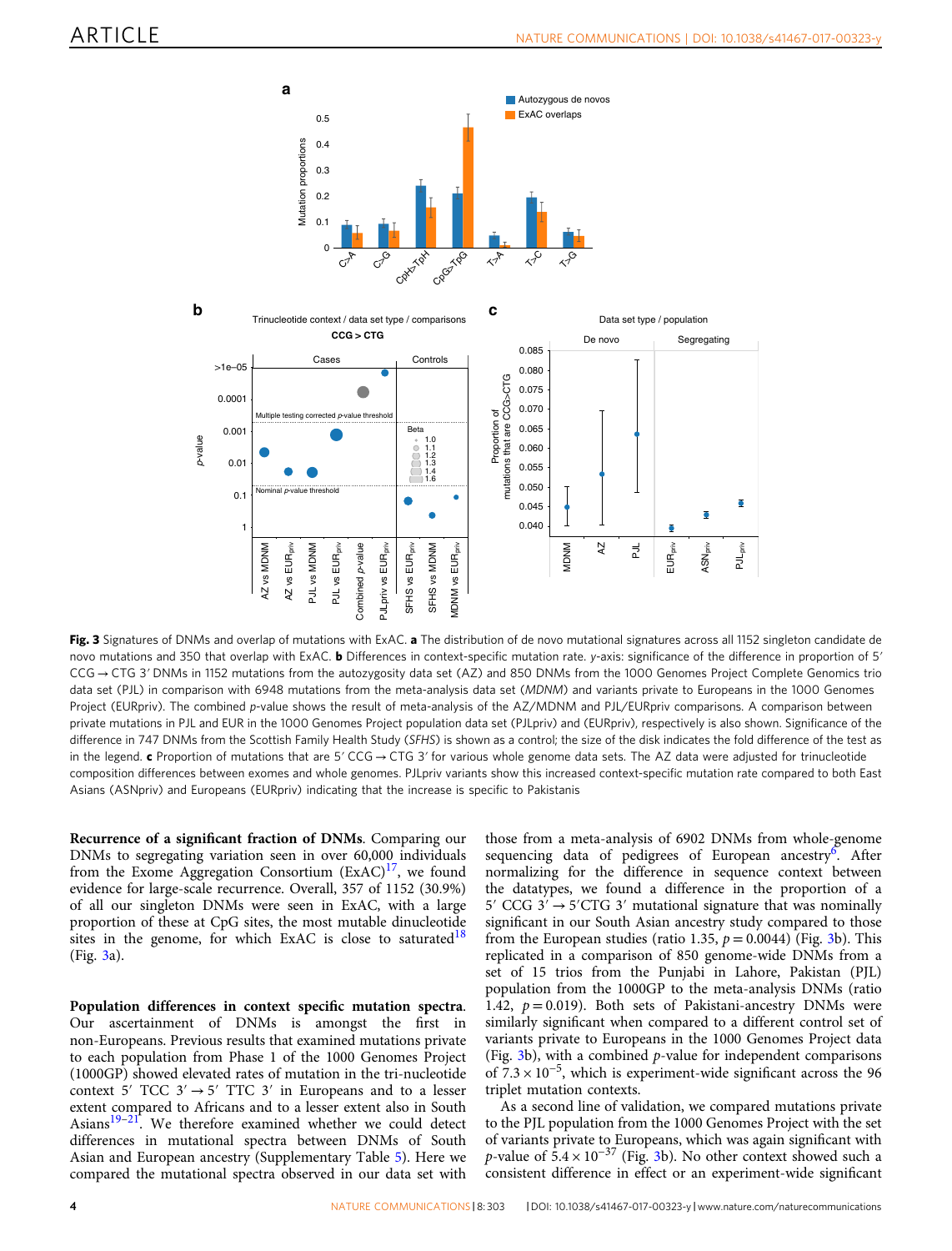combined p-value, nor were there any experiment-wide significant differences for control comparisons using a set of 747 DNMs from the Scottish Family Health Study (SFHS) $<sup>6</sup>$  $<sup>6</sup>$  $<sup>6</sup>$ </sup> (Supplementary Fig. 3). Also, comparisons with East Asian 1000 Genomes Project (ASNpriv) populations indicate that this difference is a relative increase specific to the PJL population, rather than a decrease specific to Europeans (Fig. [3](#page-3-0)c). We note that the signal from the comparison of private PJL to private EUR variants is present in all trinucleotide XpCpG contexts, and so would be consistent with a difference in the ratio of CpG to non-CpG mutation rates, perhaps due to changes in life history<sup>22</sup>. However, this is not the pattern that we see from the DNMs, where the consistent significant difference is restricted to the CCG context (GCG is also nominally significant in the autozygosity but not the PJL trio data, and ACG and TCG in neither).

### **Discussion**

We are not able to distinguish between possible biological causes for these differences, which might include environmental, life history or genetic factors such as population differences in methylation patterns or mismatch repair, or indeed any combination of these. However, we note that the fact that we see an effect in DNMs that contributes towards differences in population private mutations, which would be typically thousands of years old in the populations of 100 individuals used for this analysis, suggests that at least some factor or factors contributing to the Pakistani-specific mutation spectrum are ongoing in the UK Pakistani-ancestry community. The discovery of a second human sequence context with apparent differential mutation rates between continental populations supports and extends the observations by Harris<sup>[19](#page-6-0)</sup> that mutational processes in at least some human populations have changed in the last 50,000 years, and is the first such effect to be seen in DNMs.

### Methods

Cohort selection and variant calling. We analyzed exome sequence data from a recent study of 3222 individuals of British Pakistani origin from Birmingham and Bradford. Full details of the sampling, sequencing and variant calling are available from the paper describing the data set $\frac{8}{3}$  $\frac{8}{3}$  $\frac{8}{3}$ , but we provide a brief overview here. These individuals were participants in either the UK Asian Diabetics Stud[y28](#page-6-0) or the Born in Bradford study<sup>[23](#page-6-0)</sup>. Ethical approvals were granted by the Bradford Research Ethics Committee; the Birmingham East, North and Solihull Research Ethics Committee; and the South Birmingham Research Ethics Committee and all individuals gave their consent to participate in the respective study. Individuals with severe long-term disease as reflected by their electronic health records and prescription rates were excluded. Exomes were sequenced in 75 bp paired end reads on the Illumina HiSeq platform from DNA from whole blood. Because that study was focused on identifying homozygous rare variants, the sequencing was at lower average coverage than standard for exome sequencing, with a mean coverage of  $27\times$  (per-individual and per-site coverage histograms are given in Supplementary Fig. 4). In addition, 176 samples with biological replicates collected at least 9 months apart were resequenced for quality control purposes using the same protocols.

Variant calling was performed by taking the intersection of two variant call-sets, one with GATK HaplotypeCaller<sup>[11](#page-5-0)</sup> and one with samtools/bcftools<sup>10</sup>. Calling was restricted to the Agilent V5 exome bait regions + /− a 100 bp window on either end. The concordance between the two call-sets for SNPs was 95%. Discordant genotypes were set to missing and variant sites with  $> 1\%$  missing genotypes were excluded. These calls were then run through a GATK VQSR training scheme at 99% True Positive Rate threshold using a set of single nucleuotide polymorphisms (SNPs) from the phase 3 release of the 1000 Genomes Project cohort.

Paternal age effect on mutation rate. There is a known strong paternal age effect on mutation rate<sup>18</sup>. Our approach averages over several generations, and we were not able to obtain parental ages all the way back to the shared ancestor or the ratio of transmissions through the maternal and paternal germ lines. We obtained the average parental age at birth in this population by analyzing age information collected from the sampled individuals while they were admitted at a maternity ward during pregnancy. The mean maternal age in the present generation from this cohort was 27.6 years and the mean paternal age was 30.3, which are slightly lower than the average parental age in the UK overall, with mean paternal age of 32, and

maternal age of 29. Notably, our mean parental and maternal age estimates were within the range of the first direct estimate of the long-term generational interval estimated to be between 26 and 30 years<sup>[29](#page-6-0)</sup>. Recent estimates of the mutation rate in coding sequence have been summarized in a recent review on the mutation rate<sup>[4](#page-5-0)</sup>. The paternal age of our data set is at the lower end of those for exome studies, as is our corresponding overall mutation rate estimate (∼10% lower than the mean in each case, though within the previous distribution).

**Estimating the FP and FN rate**. To obtain estimates of our FP sequencing error rate, we used 176 pairs of known duplicate samples that were sequenced and called with the same procedure and protocols and examined the dependence of the probability of replication of heterozygous calls P(het in dup 2 het in dup 1,  $\alpha$ ,  $\beta$ , f) on the FP rate  $\alpha$ , the FN rate,  $\beta$  and the allele frequency of the variant, f.

The replication rate, of seeing a heterozygote in duplicate 2, given that it is seen in duplicate 1, is given by equation 1 in Supplementary Note 1.

By the law of total probability, we can write this by conditioning on various scenarios of error and real genotypes (Supplementary Note 1, equation 2).

We then observed the replication rate empirically for each allele frequency from 0 to 1 in linear intervals of 0.01 to obtain an overconstrained system of 100 non-linear equations in  $\alpha$  and  $\beta$ . To get an estimate averaged across all allele frequencies, we obtained solutions subject to the constraint that  $0 < \alpha$ ,  $\beta < 1$  and implemented this using the BBsolve package in R. Using this approach, we estimated a value for  $\alpha$ , 1%; and  $\beta$ , 9%.

In addition, we used an approach of introducing new artificial sequence variation on reads to obtain an independent estimate of the FN rate in our data. To do this, we picked 10,000 sites at random for which the reference allele was well defined (not reference N), and which were inside both the Illumina V5 exome baits and the 1000 Genomes Project callability mask, ensuring that selected sites were at least 100 bp away from each other (slightly longer than our read length). Then at each of these positions we decided on an alternate base to be synthetically introduced with 2/3 being transitions and 1/3 being transversions. Then, using a Bernoulli process  $(p = 0.5)$  for each read covering that site we switched the base of the selected position to the predetermined alternate base. The qualities, read lengths and insert sizes of these reads were maintained. We next removed the changed reads from the BAM and remapped them to the genome using the same command of BWA used to map the original data. We then proceeded to call variants at the given sites using the same calling procedure used to call the original data set (see above). Our estimate of FN rate is simply the number of introduced mutations that we failed recall using the above process.

As we performed joint calling across all 3222 exomes, variants seen in a single individual (i.e., singletons) were less likely to be called in comparison to shared variants with higher allele frequency. To adjust for this effect, we carried out the procedure of synthetically generating reads in multiple samples at various allele frequencies. In this setting, the FN rate was investigated in two ways. First, we calculated a rate for which we were unable to call the synthetically generated variable site in any sample. Second, we calculated a rate for which we were unable to call genotypes on an additional sample, given that the site was already known to be polymorphic. We report each of these categories of FN rates, along with their allele frequency (Supplementary Table 3). We find that there are significant differences in the FN rate between singleton mutations and those at higher allele frequencies. However, we find that there is little difference in our ability to call SNPs at frequencies above 10%, and use an average value of 7.9% FN rate for such frequencies.

The length of evaluated genome in autozygous sections. Using allele frequency information obtained from all 3222 individuals and the fine-scaled recombination map, we used BCFtools RoH<sup>[30](#page-6-0)</sup> to obtain autozygous tract lengths as first reported in ref. [8](#page-5-0). These segments were found to be randomly distributed across the genome with any site autozygous in an average of 210 individuals.

To allow us to reliably infer the number of meioses giving rise to tract lengths, we chose to restrict ourselves to analyzing regions that could only arise from a very small number of recent generations, up to and including those from third cousins. To examine this, we used the R-package IBDsim $^{24}$  (see section on the predicted number of meioses from observed autozygous tract lengths) to simulate IBD sections in individuals separated by varying numbers of meioses. We then observed the longest autozygous block in each pedigree simulated 10,000 times, and found that fewer than 8% of pedigrees that are separated by more than 10 meioses have their longest autozygous segments longer than 10 Mb (Supplementary Fig. 1).

We then examined two further sources of bias that might affect the determination of the autozygous stretches. First, we might be overcalling regions because our Hidden Markov Model might be making an error by terminating a certain length after the end of a real stretch. This could introduce false heterozygous mutations and increase the estimated mutation rate. Secondly, segments that are IBD but separated by a larger number of meioses might lie directly adjacent to a long segment. These are more likely to have a higher number of heterozygous mutations per unit length, as mutations would have accumulated over more generations. To reduce the impact of both scenarios, we used an approach of truncating our regions by varying distances from each end and recalculating the mutation rate using only heterozygotes within the truncated sections. When we do this, there is no discernable change to the mutation rate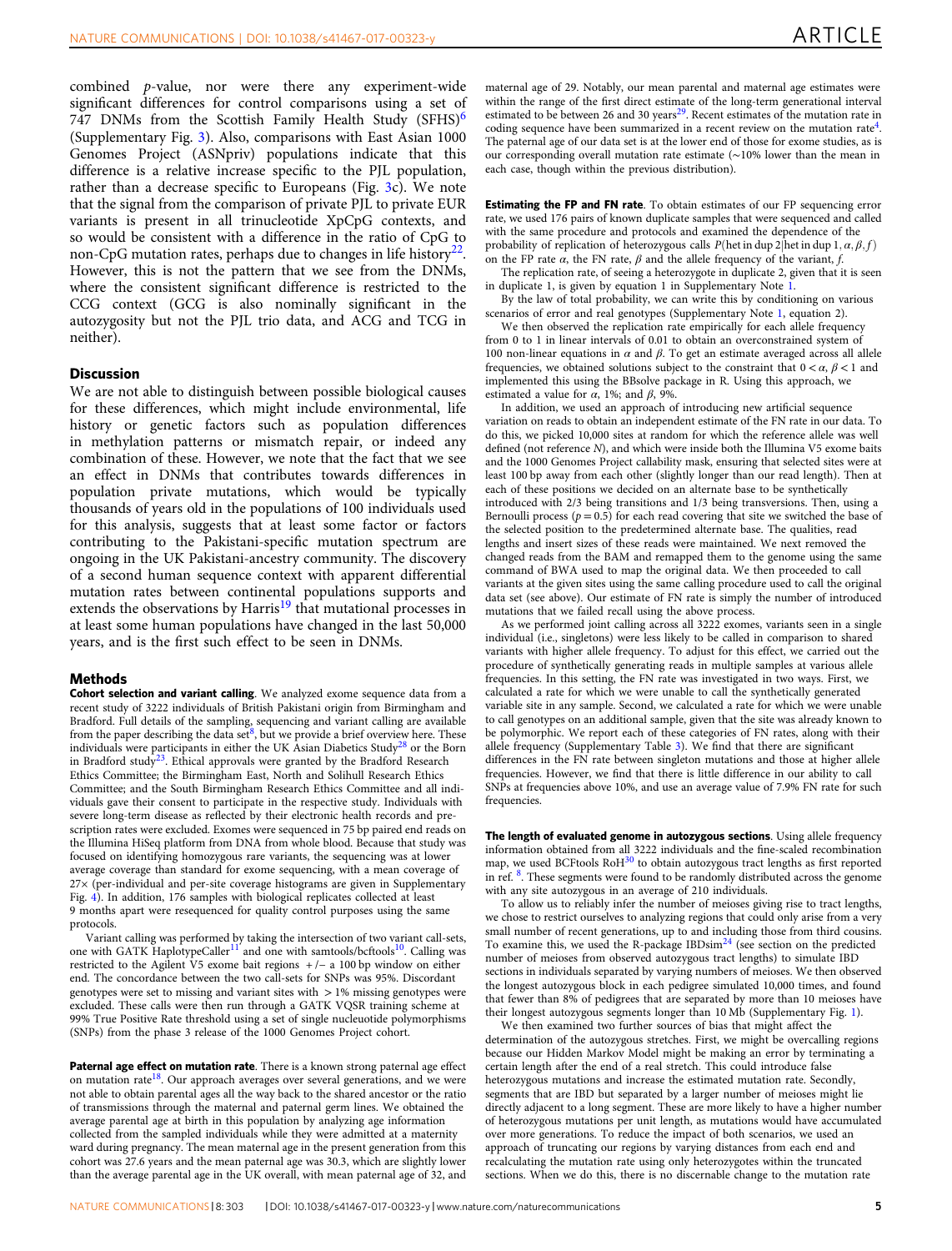<span id="page-5-0"></span>estimate beyond a truncation of 2 Mb (Supplementary Fig. 2). To ensure that the positions within these regions were themselves callable, we further restricted our evaluation to those that intersected the 1000 Genomes Callability mask, obtained from [ftp://ftp.1000genomes.ebi.ac.uk/vol1/ftp/pilot\\_data/release/2010\\_03/pilot1/](ftp://ftp.1000genomes.ebi.ac.uk/vol1/ftp/pilot_data/release/2010_03/pilot1/supporting/README_callability_masks) [supporting/README\\_callability\\_masks](ftp://ftp.1000genomes.ebi.ac.uk/vol1/ftp/pilot_data/release/2010_03/pilot1/supporting/README_callability_masks). This resulted in a total length of callable genome of  $9.46 \times 10^9$  bp of DNA.

Predicting the number of meioses from autozygous tracts. We infer the number of meioses separating the two chromosome pairs of the sequenced individual from the distribution of autozygous segment lengths. Chromosomes in the offspring of first cousins are separated by six meioses, and second cousins by eight meioses and so on. We began by simulating individuals who descend from pedigrees with varying parental relatedness from first cousin up to and including fourth cousin relationships. We simulated these recombinations in pedigrees using the R-package IBDsim $^{25}$ , which uses the sex-specific fine-scale recombination maps, with random sex assignment through the pedigree. For each degree of parental relatedness, we simulated 10,000 pedigrees to obtain an empirical distribution of segment lengths and restricted our analysis to segments that are at least 10 Mb long. From these segment lengths obtained for each pedigree, we calculated three summary statistics that we used for inference: the length of the longest segment obtained, the average length of the segments and the total number of segments seen. Using these three features from the simulated data, we trained a supervised classification scheme to infer the number of separating meioses from a given segment length distribution. This was implemented using the supclust package in R that performs neighborhood component analysis for cluster assignment. As a validation of this approach, we compared our inferred parental relationships with those from self-stated relatedness and we report the most likely assignment for each individual along with information, if available, about their known self-stated relationship (Supplementary Table 1). As a second line of evidence, we obtained information on the segment length distribution obtained from well-characterized pedigrees where kinship was studied genetically from consanguineous families involved in rare disease studies<sup>26</sup>. In this evaluation, our approach inferred the pedigree relationships almost perfectly (Supplementary Table 2). Using the probabilistic assignment from our machine learning model of the number of meioses separating the chromosomes in individuals from our data set, and weighting this by the length of the genome that is autozygous in a particular individual, we calculated a weighted mean number of separating meioses across all the individuals of 6.63, i.e., between first and second cousin parental relatedness.

**Estimating the gene conversion rate**. Non-crossover gene conversion events require a copy of the alternate allele to be present on the chromosome from which the variant is copied, so can be modeled as occurring at a rate proportional to the allele frequency of the variant in the population. To obtain an estimate of the gene conversion rate, we utilized an approach known as maf-threshold regression<sup>3</sup> To do this we computed the mutation rate using a range of maximum allele frequency thresholds, and performed a linear regression of the resulting mutation rate on the allele frequency threshold. The intercept of this regression on the y-axis (allele frequency 0) provides an estimate of the mutation rate that is corrected for gene conversion, while the slope corresponds to the gene conversion rate. We computed this regression line for allele frequencies between 10 and 50%. To obtain the mutation rate in this allele frequency range, we used the average FN rate across these frequencies of 7.9%, as obtained above. We also need to consider the population heterozygosity which determines the chance that a particular variant is present on a chromosome. The population heterozygosity in this data set is  $9.56 \times 10^{-4}$  which is in line with other exome estimates from the 1000 Genomes Project. We computed standard errors for both the intercept and the slope by using a bootstrap procedure that we implemented using the boot package in R.

Partitioning of DNMs into mutational spectra. We subclassified the six distinguishable point mutations and their reverse complements ( $C:G \rightarrow T:A$ , T:A  $\rightarrow$  C:G, C:G  $\rightarrow$  A:T, C:G  $\rightarrow$  G:C, T:A  $\rightarrow$  A:T and T:A  $\rightarrow$  G:T) by calculating the relative frequency of mutations at the 96 triplets defined by the mutated base and its flanking base on either side<sup>[27](#page-6-0)</sup>. For each of the trinucleotide classes, we compared the mutational signatures across sets of DNMs using a  $2 \times 2$  table and tested whether the proportion of mutations of one class is significantly different in one population versus another. To be as conservative as possible, we used Yates continuity correction and corrected for multiple hypothesis due to the 96 tests we perform for each signature using the Bonferroni method. We show in Supplementary Table 4 the  $2 \times 2$  table for one comparison of the 5' CCG  $3' \rightarrow 5'$  CTG 3' class of mutation that is discussed in the main text, and data for the counts for the samples published in this study are available in Supplementary Data 1 and the significance of the tests in Supplementary Fig. 3.

Comparison of DNMs in the 1000 Genomes Project samples. We defined derived SNPs that were private to each continent in the same manner as Harris 2015. For the African continent, however, we chose to differ slightly from the definitions used to define the 1000 Genomes Project phase 3 AFR category. We excluded populations from the Americas, which are known to have recent

admixture from both Africa and Europe, and so dropped ASW (African Americans from the Southwest US) and ACB (African Caribbeans from Barbados) from our African category. Therefore, we consider SNPs private to Africa if they are variable in at least one of the populations LWK (Luhya from Kenya), YRI (Yoruba from Nigeria), ESN (Esan from Nigeria), GWD (Gambian from western divisions of Gambia) and MSL (Mende in Sierra Leone) and are not variable in the South Asian, European and East Asian categories, as defined by the 1000 Genomes Project. Then we obtained SNPs that were private to each continental group with allele frequency at least two, to avoid any increased noise in singletons (as Harris 2015), and examined differences in their trinucleotide contexts as above for our set of DNMs.

1000 genomes PJL trio DNMs discovery and validation. Blood-derived DNA samples of 15 Punjabi trios from the Punjabi in Lahore, Pakistan (PJL) population of the 1000 Genomes Project were whole-genome sequenced by Complete Genomics  $(CG)^{31}$  $(CG)^{31}$  $(CG)^{31}$ , resulting in 12,496 candidate DNMs per trio on average. In our initial filtering, we removed calls seen in any other individual, or in the CG founder, and sites that were polymorphic in the 1000 Genome Project Phase 1. This resulted in 3609 candidate DNMs per trio. There were two criteria by which a putative DNMs were selected for validation: either they were genotyped as a de novo call using Samtools, or the de novo call had a quality score > 50 (i.e., ALT\_EAF, as defined by CG). This resulted in 759 candidate DNMs per trio for validation. Candidate sites were validated by designing Agilent SureSelect probes for the candidate sites, followed by enrichment and sequencing on Illumina Hi-Seq. Overall, 850 sites were validated as DNMs (56.6 per trio on average).

Because of this ascertainment strategy, the validated trio de novos are suitable for assessing relative rates between different contexts, but not for measurement of absolute mutation rate. Notwithstanding this, the numbers that were validated within exome regions are consistent with the rates reported here, although the standard deviations of the estimates are large because the numbers are small. Of the 850 whole genome PJL trio DNMs, only 17 were in the accessibility-masked exome target region of ~ 45 Mb, and 32 were in the accessibility-masked call region with 100 bp extensions of ~ 82 Mb. Ignoring corrections for ascertainment, these would both give rate estimates of ∼1.3 with standard deviation around 0.3 or 0.23 respectively, which is within two standard deviations of any of the current estimates.

Data availability. Data reported in the paper are available under a Data Access Agreement at the European Genotype-phenome Archive ([www.ebi.ac.uk/ega](http://www.ebi.ac.uk/ega)) under accession numbers EGAS00001000462, EGAS00001000511, EGAS00001000567, EGAS00001000717 and EGAS00001001301<sup>[28](#page-6-0)-[31](#page-6-0)</sup>.

Received: 8 July 2016 Accepted: 20 June 2017 Published online: 21 August 2017

### References

- 1. Shendure, J. & Akey, J. M. The origins, determinants, and consequences of human mutations. Science 349, 1478–1483 (2015).
- 2. Lipson, M. et al. Calibrating the human mutation rate via ancestral recombination density in diploid genomes. PLoS Genet. 11, e1005550 (2015). 3. Palamara, P. F. et al. Leveraging distant relatedness to quantify human
- mutation and gene-conversion rates. Am. J. Hum. Genet. 97, 775–789 (2015).
- 4. Ségurel, L., Wyman, M. J. & Przeworski, M. Determinants of mutation rate variation in the human germline. Annu. Rev. Genomics Hum. Genet. 15, 47–70 (2014).
- 5. Scally, A. & Durbin, R. Revising the human mutation rate: implications for understanding human evolution. Nat. Rev. Genet. 13, 745–753 (2012).
- Rahbari, R. et al. Timing, rates and spectra of human germline mutation. Nat. Genet. 48, 126–133 (2016).
- 7. Campbell, C. D. et al. Estimating the human mutation rate using autozygosity in a founder population. Nat. Genet. 44, 1277–1281 (2012).
- 8. Narasimhan, V. M. et al. Health and population effects of rare gene knockouts in adult humans with related parents. Science 352, 474–477 (2016).
- 9. Bittles, A. H. & Small, N. A. Consanguinity, genetics and definitions of kinship in the uk pakistani population J. Biosoci. Sci. 48, 844–854 (2016).
- 10. Li, H. et al. The sequence alignment/map format and SAMtools. Bioinformatics 25, 2078–2079 (2009).
- 11. McKenna, A. et al. The genome analysis toolkit: a MapReduce framework for analyzing next-generation DNA sequencing data. Genome Res. 20, 1297–1303  $(2010)$
- 12. 1000 Genomes Project Consortium. et al. A global reference for human genetic variation. Nature 526, 68–74 (2015).
- 13. Williams, A. L. et al. Non-crossover gene conversions show strong GC bias and unexpected clustering in humans. Elife 4, e04637 (2015).